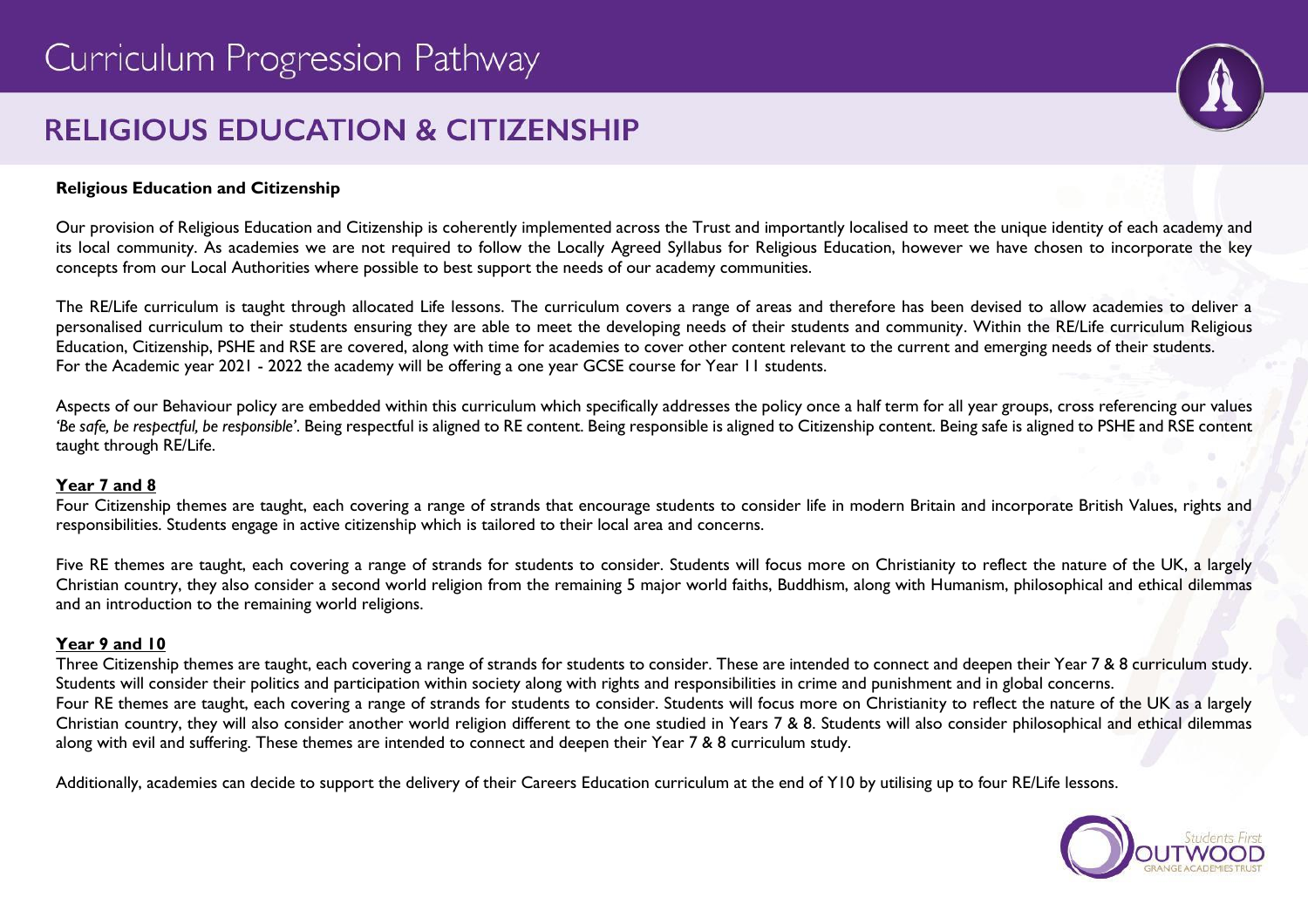#### **Spiritual, Moral, Social & Cultural (SMSC) development and appreciation of British Values**

British values and SMSC are integral parts of academy life, however by their very nature they will be addressed more frequently and in more detail during RE/Life lessons. These areas focus on the development of the whole pupil and are whole academy responsibilities. Academies are conscientious in accurately mapping these aspects of the curriculum both across subjects and within the wider curriculum they provide.

#### **Personal, Social, and Health Education (PSHE) and Relationship and Sex Education (RSE)**

From 2020 RSE is a statutory requirement in all schools in the UK. Our Academies map the requirements of RSE across subject delivery and through age appropriate guidance delivered within our tutorial and assembly programmes and calendared year group events that are delivered by external agencies and groups such as The British Heart Foundation etc. Subject leads ensure they are familiar with the statutory guidance and regularly check for updates or changes to the guidance. Within this curriculum there are a range of laws which students are introduced to supporting their understanding of the modern society to which they belong.

PSHE and RSE are whole academy responsibilities so whilst a large part of this curriculum will be covered in RE/Life lessons it is not restricted to this subject but rather underpins our academies' wider curriculum delivery. Academies are conscientious in accurately mapping their compliance and regularly reflect and update this.

#### **A Whole Academy Approach**

All subjects across the curriculum support the exploration of PSHE, RSE SMSC and British Values coherently mapping appropriate aspects of this coverage to their subject schemes of work for example Rule of Law, democracy and individual liberty (PSHE & British Values) is taught through History whilst English and the arts support the appreciation of the influences that have shaped our heritage & those of others (SMSC). Our IT departments teach online safety (PSHE), PE fosters an awareness of physical health and fitness (PSHE) and Science teaches the facts about puberty, reproductive health, including fertility and the potential impact of lifestyle on fertility for men and women (RSE) etc. By doing this it not only enables us to develop and deepen the knowledge our students have, but to also ensure that we have a coherent consistent delivery model.

Our daily tutorial and assembly programmes support our students' personal development and understanding of these important aspects of our curriculum. A wealth of opportunities designed across the academic year provide both whole school and age appropriate events, programmes, trips and visits. We promote national and local awareness campaigns, observe local and national commemorations and celebrate diversity empowering students to engage more widely in their personal, social, health, moral, spiritual, cultural education. At Bydales we have annual Student Voice Presidential Elections, supporting local charities as a school, including Redcar Food Bank each Christmas. Furthermore, in developing our understanding of Britishness and our diverse cultural history we celebrate Black History Month each October through assemblies, tutor group projects and activities in Life lessons.

Opportunities such as our Random Acts of Kindness initiative or student voice and enrichment programmes operate in all our academies but the causes they promote, charities they support or enrichments activities they offer are personalised to meet their students' interests and reflect their communities. These aspects of our curriculum are designed to allow the freedom of delivery for specialists while giving scope to address key local and national issues, meet statutory requirements and ensure a high level of consistency across the Trust.

The most important and guiding factor when devising this curriculum has been to ensure that our students are given all the skills, knowledge and experience they need to effectively prepare them for their future in an ever-changing world. Our intent is to equip our students as global citizens and support them in becoming an efficient and contributing member of society.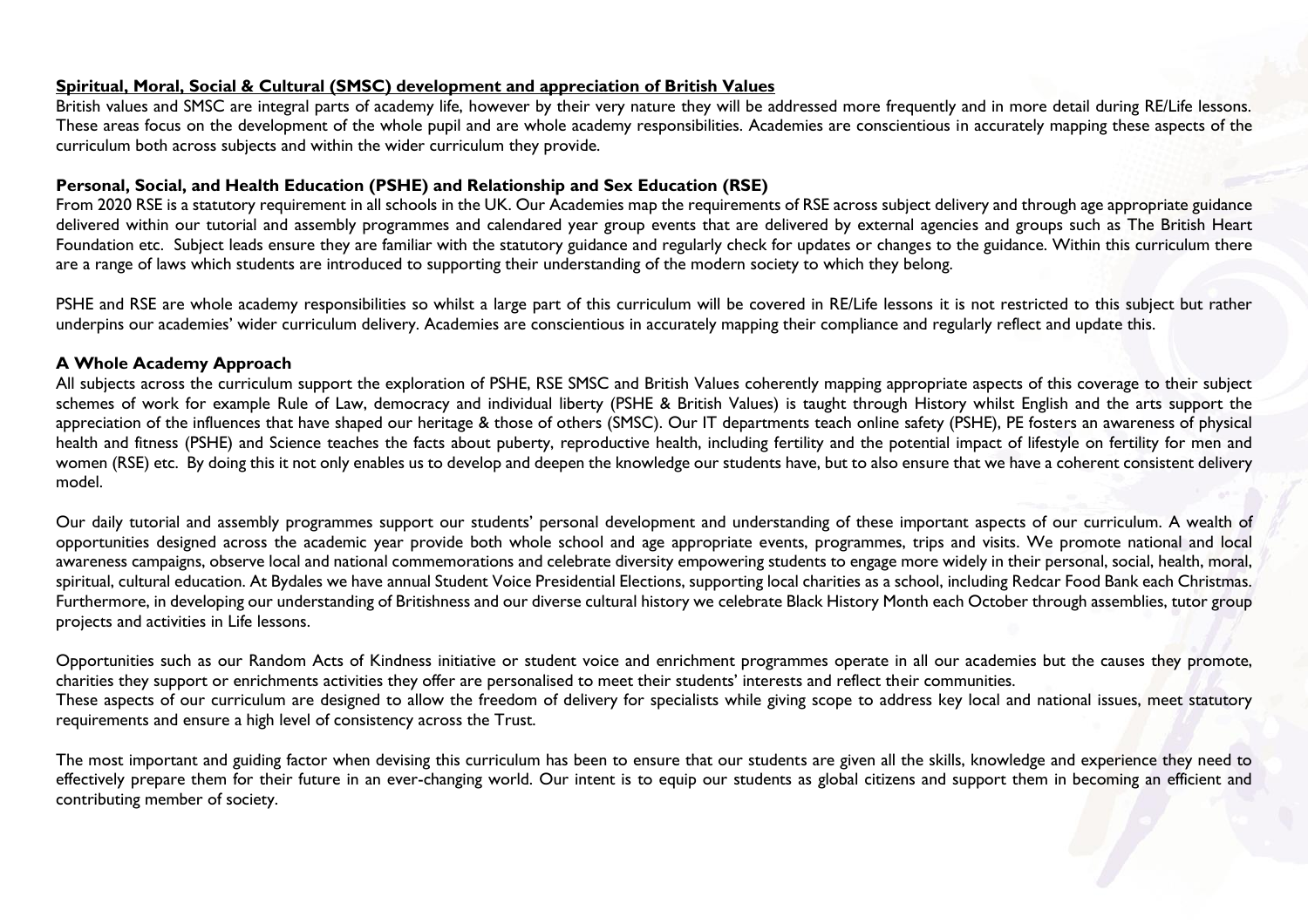## **Citizenship Overview**

| Year 7 and 8                                                    |                                |                                         |                                                                    |                                           |                                        |                                        |
|-----------------------------------------------------------------|--------------------------------|-----------------------------------------|--------------------------------------------------------------------|-------------------------------------------|----------------------------------------|----------------------------------------|
| <b>Active Citizenship -</b><br>local councils                   | What is Active<br>Citizenship? | in our local area?                      | What are the issues How can we make a change<br>in our local area? | Letter to a local MP                      |                                        |                                        |
| <b>Modern Britain -</b><br><b>Identity</b>                      | <b>Identity</b>                | Relationships with<br>myself and others | What are stereotypes?                                              | Racism, prejudice and<br>discrimination   | <b>British Values</b>                  | Being a good citizen                   |
| Modern Britain - media<br>and international<br>relations        | Free press ad<br>privacy       | <b>Fake news</b>                        | Regulation and censorship -<br>international example               | Rights and<br>responsibilities            | Is there a great<br>online conspiracy? |                                        |
| <b>Rights and</b><br>responsibilities - why<br>do we have laws? | Why do we have<br>laws?        | <b>Rule of law</b>                      | Role and power of the police law                                   | Common law vs criminal Criminal and civil | <b>Courts</b>                          | <b>PREVENT - What is</b><br>Terrorism? |

# **Year 9 and 10**

| <b>Politics and</b><br>participation -<br>democracy in Britain                     | Democracy including<br>rule of law    | <b>British constitution</b>               | Local government and<br><b>Councils</b> | Regional and<br>devolved government Voting |                                                                                    | Bring about political<br>change  |
|------------------------------------------------------------------------------------|---------------------------------------|-------------------------------------------|-----------------------------------------|--------------------------------------------|------------------------------------------------------------------------------------|----------------------------------|
| <b>Rights and</b><br>responsibilities - crime<br>and punishment                    | What is crime?                        | Types of crime                            | Types of punishment                     | Crime reduction<br>strategies              | Are prisons effective?                                                             | Should criminals be<br>forgiven? |
| <b>Rights and</b><br>responsibilities -<br><b>Universal Human</b><br><b>Rights</b> | What are HR and<br>Children's Rights? | European<br>Convention of<br>Human Rights | Racism, prejudice and<br>discrimination | victims of conflict                        | Humanitarian law and its<br>Refugees - protecting use to establish rules of<br>war |                                  |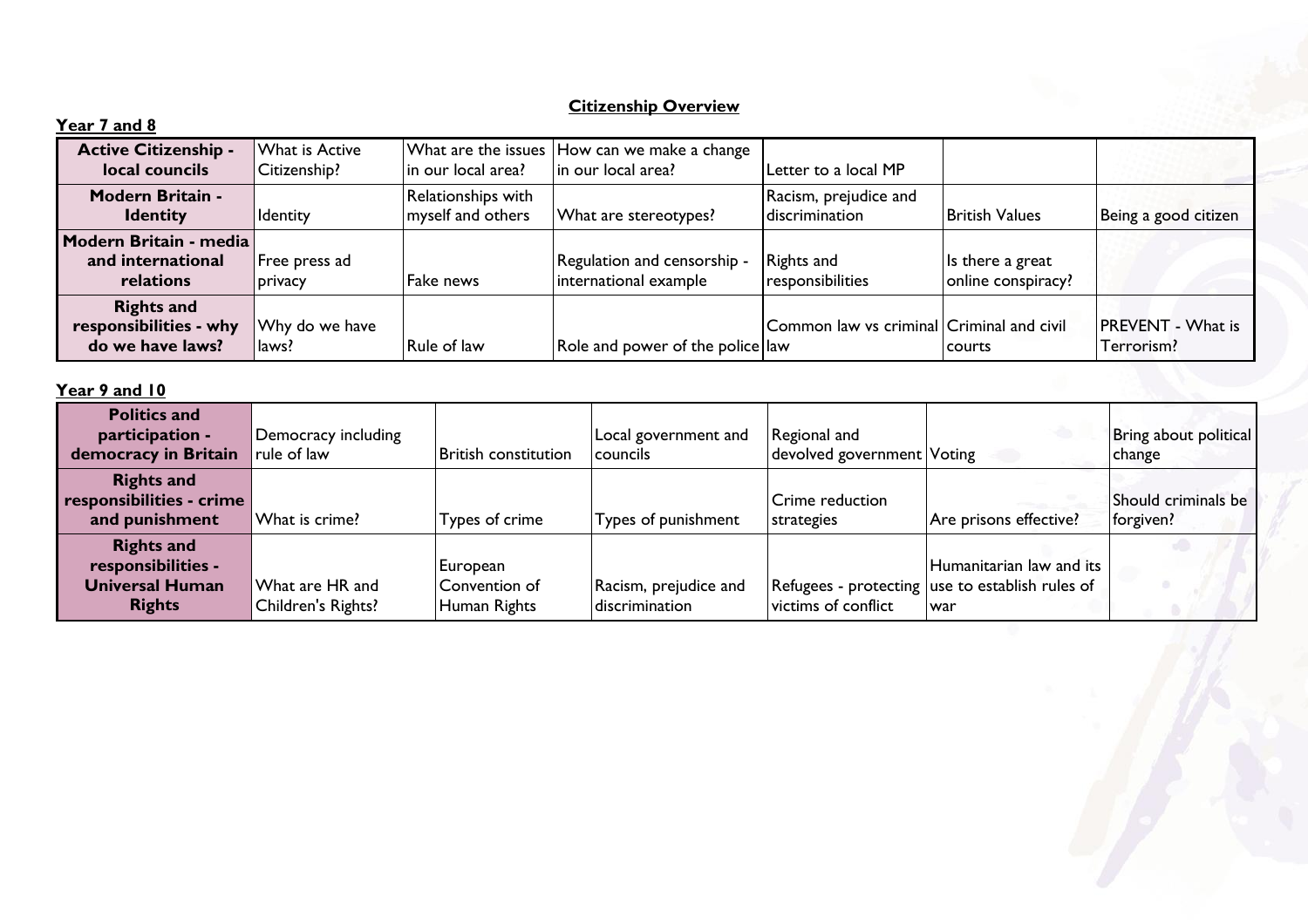#### **Citizenship Outcomes: Year 7 and 8**

#### **Active Citizenship**

| <b>What is Active Citizenship?</b> | What active citizenship is, the effectiveness of active citizenship and the different forms it can take.                    |
|------------------------------------|-----------------------------------------------------------------------------------------------------------------------------|
| How can we make a change           | Differing ways to change your local area, the makeup and function of local councils.                                        |
| on a local level? Local            |                                                                                                                             |
| councils                           |                                                                                                                             |
| Why is standing up for what        | Why it is important to stand up for what you believe, the opportunities and barriers to citizen participation in democracy. |
| you believe important?             |                                                                                                                             |
| Local issue/active citizenship     | What issues and problems there are in the local area and possible causes of these.                                          |
| – research                         |                                                                                                                             |
| Local issue/active citizenship     | Which issue they will focus on and justify decisions and planning active citizenship.                                       |
| - planning                         |                                                                                                                             |
| Local issue/active citizenship     | Carry out action and evaluate the effectiveness of the action.                                                              |
| - taking action                    |                                                                                                                             |

## **Modern Britain: Identity**

| <b>Identity</b>                            | Factors which make up both personal and national identity, including 'Britishness', some differences in identities of the four nations of the UK.   |  |  |  |  |  |  |  |
|--------------------------------------------|-----------------------------------------------------------------------------------------------------------------------------------------------------|--|--|--|--|--|--|--|
| <b>Diversity</b>                           | What diversity is, the importance and impact of diversity and the pros and cons of diversity. The need for mutual respect within diverse societies. |  |  |  |  |  |  |  |
| <b>Multiculturalism</b>                    | What multiculturalism is, what it has brought to the UK - both positive and negative - evaluate the benefits of living in a multicultural society.  |  |  |  |  |  |  |  |
| Racism, prejudice<br>and<br>discrimination | What these terms are, how they are connected, the causes and consequences of such, including a case study.                                          |  |  |  |  |  |  |  |
| <b>British Values</b>                      | What British Values are, where they can be found in society and how they are beneficial.                                                            |  |  |  |  |  |  |  |
| Being a good<br>citizen                    | What it means to be a citizen, responsibility and importance as a citizen, impact of negative/positive citizens.                                    |  |  |  |  |  |  |  |

## **Modern Britain: media and international relations**

| Modern Britain: media and international relations           |                                                                                                                      |
|-------------------------------------------------------------|----------------------------------------------------------------------------------------------------------------------|
| Free press and privacy                                      | The role and importance of freedom of the press, when it might be restricted and why, and right to privacy.          |
| <b>Fake news</b>                                            | What fake news is, the dangers and impact it can have and how to spot it, including issues relating to social media. |
| <b>Regulation and censorship -</b><br>international example | Example of a nation where regulation and censorship are in stark contrast to the UK and evaluate this.               |
| <b>UN and NATO</b>                                          | What the UN and NATO are, their history, function and the UK contribution to these organisations.                    |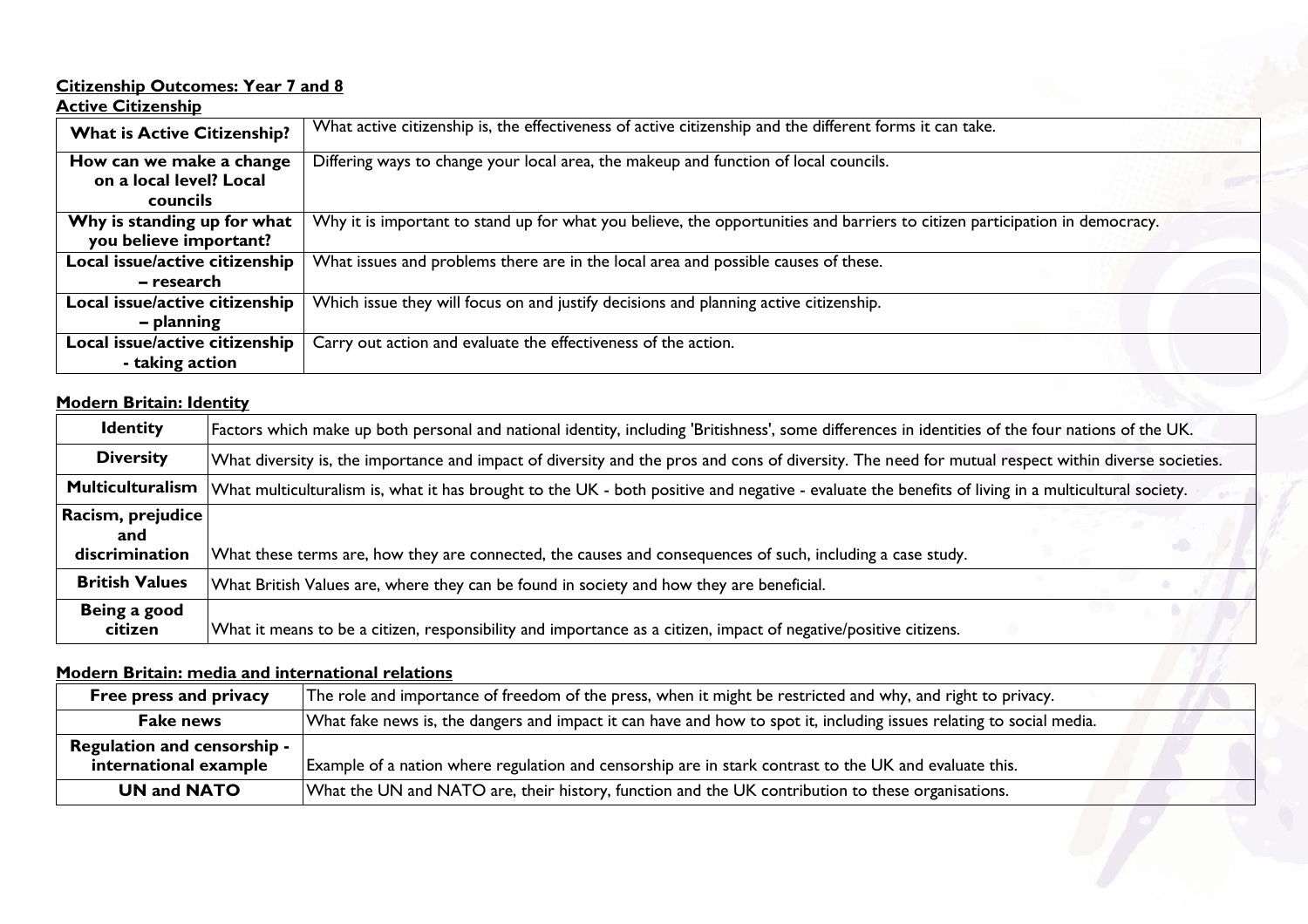## **Rights and responsibilities: why do we have laws?**

| Why do we have<br>laws?                    | Purpose of laws, their function as protection and deterrence, age related legal entitlements, the age of criminal responsibility.                    |
|--------------------------------------------|------------------------------------------------------------------------------------------------------------------------------------------------------|
| <b>Rule of law</b>                         | The principles of law to ensure rights and freedoms, the presumption of innocence and equality before the law, fairness, justice and discrimination. |
| Role and power<br>of the police            | What the police do (including various differing examples), where their power ends.                                                                   |
| <b>Common law vs</b><br>criminal law       | What each type of law is, their benefits and drawbacks and examples, including how they differ.                                                      |
| $\mid$ Criminal and civil $\mid$<br>courts | The function of each court, what they deal with and examples; including non-criminal tribunals and the youth justice system.                         |
| <b>Terrorism</b>                           | Purpose of terrorism, examples, and consequences, the terrorism act.                                                                                 |

#### **Citizenship Outcomes: Year 9 and10**

**Politics and participation: democracy in Britain**

| Democracy including rule of                |                                                                                                                                                                                         |
|--------------------------------------------|-----------------------------------------------------------------------------------------------------------------------------------------------------------------------------------------|
| law                                        | What democracy is, why it is important in the UK, the type of democracy we have in the UK, and what is meant by the rule of law.                                                        |
| <b>British constitution</b>                | The different sections of the British Constitution and consider whether or not the British constitution is effective in modern society.                                                 |
| Local government and<br>councils           | The role of a local council/government, and what local councils do to support the local people, elections and the importance of local<br>councils/governments.                          |
| <b>Regional and devolved</b><br>government | The term devolution, what regional and devolved governments are, the powers given to Scotland, Wales and Northern Ireland and the<br>powers given to city mayors, including an example. |
| <b>Voting</b>                              | The process of voting in the UK and contrasting voting systems.                                                                                                                         |
| Bring about political change               | What a pressure group is and how they can bring about change, the positives and negatives of violent and non-violent protests.                                                          |

## **Rights and responsibilities: crime and punishment**

| Rights and responsibilities: crime and punishment             |                                                                                                                                                                                    |
|---------------------------------------------------------------|------------------------------------------------------------------------------------------------------------------------------------------------------------------------------------|
| <b>Development of citizens'</b><br>rights; Magna Carta and HR | The Magna Carta is and its importance, along with the role of the Suffragettes in women's rights, the Chartists contribution, and the UN<br>Convention on the Rights of the Child. |
| <b>Types of crime</b>                                         | The different types of crime in the UK, the impact of these on individuals, communities and the country.                                                                           |
| <b>Types of punishment</b>                                    | The types of punishment in the UK and compare these to others around the world including contrasting systems for example prisons in<br>Norway and extreme laws in the Middle East. |
| Youth crime and justice                                       | How age can impact the sentence given to an individual for example - youth crime and how punishments for young people can differ<br>from adult punishments.                        |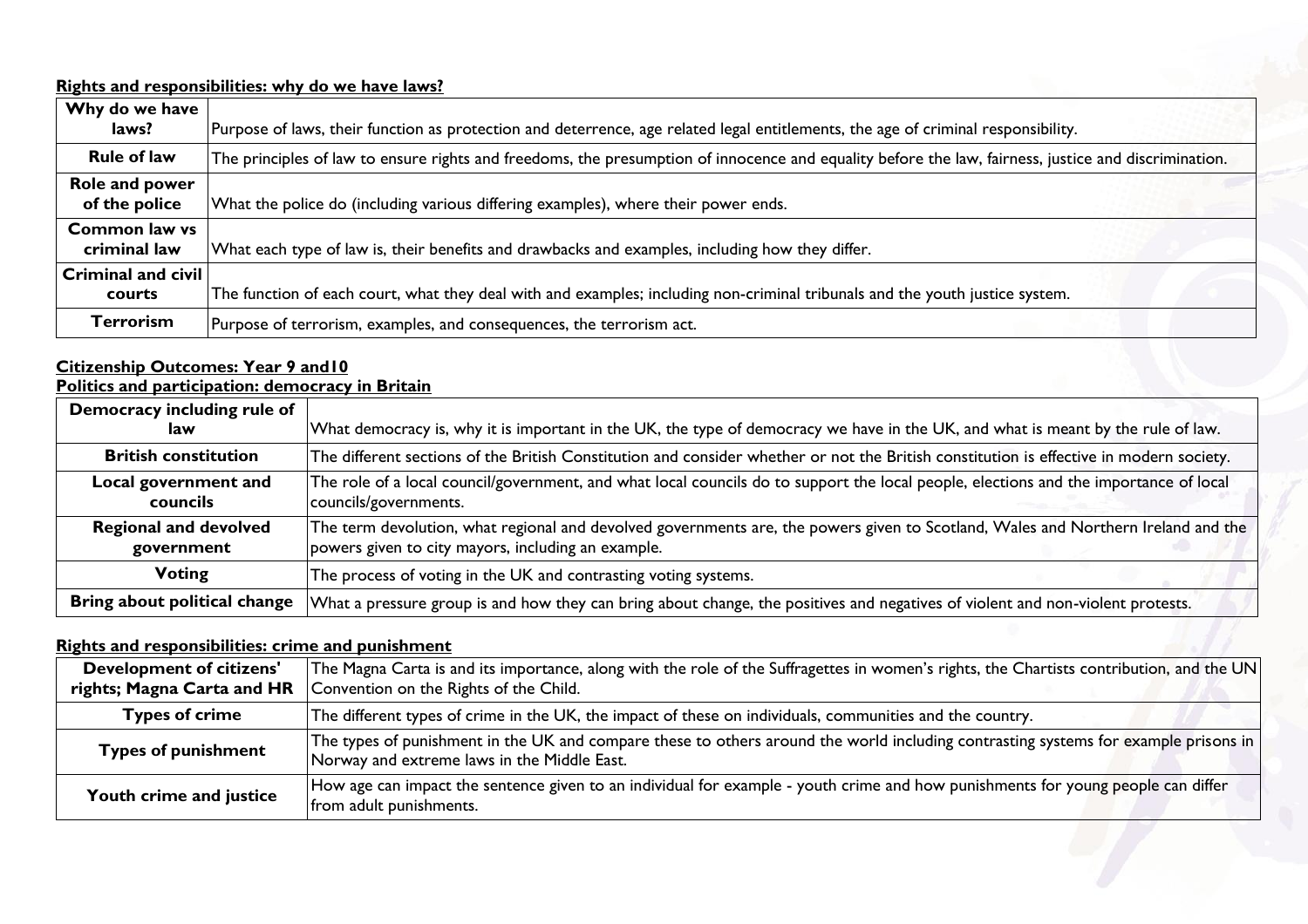| Impact of crime                   | The impact of crime on both the victim, criminal, all families and society.                                                                         |
|-----------------------------------|-----------------------------------------------------------------------------------------------------------------------------------------------------|
| <b>Crime reduction strategies</b> | How the UK has tried to reduce crime, compare the UK's methods with another contrasting country and consider the effectiveness of<br>these methods. |

# **Rights and responsibilities: universal human rights**

| What are HR and Children's<br><b>Rights?</b>              | What the Universal Declaration of Human Rights and UN Convention on the Rights of the Child are and their major differences.                                            |
|-----------------------------------------------------------|-------------------------------------------------------------------------------------------------------------------------------------------------------------------------|
| <b>European Convention of</b><br><b>Human Rights</b>      | The formation of the European convention of Human Rights, who and what it protects and its impact.                                                                      |
| Racism, prejudice and<br>discrimination                   | The terms racism, prejudice and discrimination, how these violate UK laws and local concerns relating to the issues.                                                    |
| <b>Refugees - protecting victims</b><br>of conflict       | What refugees are, the reasons they flee their home country, the importance of protecting victims of conflict.                                                          |
| Humanitarian law and its use<br>to establish rules of war | The role of international and humanitarian law to protect the victims of conflict and how this is implemented using case studies, for<br>example the Geneva Convention. |
| Case study/active citizenship                             | A case study linked to Human Rights.                                                                                                                                    |

#### **Religious Education Overview Year 7 and 8**

| Christianity                 |                 | Nature of God              | Denominations   | Forms of<br>worship;<br>church | Jesus; crucifixion<br>and resurrection |                  |                                      |  |
|------------------------------|-----------------|----------------------------|-----------------|--------------------------------|----------------------------------------|------------------|--------------------------------------|--|
|                              |                 | <b>Church</b>              | <b>Creation</b> | Charity at<br><b>Ihome</b>     |                                        |                  |                                      |  |
| 2nd religion in<br>depth x l | <b>Buddhism</b> | Buddha                     | Meditation      | Karma and<br>rebirth           | $8$ -fold path                         | 5 moral precepts | Daily practices of<br>monks and nuns |  |
| <b>Humanism</b>              |                 | Main beliefs /<br>overview | Meaning in life | Role in society Ultimate truth |                                        | Life after death |                                      |  |
|                              |                 |                            |                 |                                |                                        |                  |                                      |  |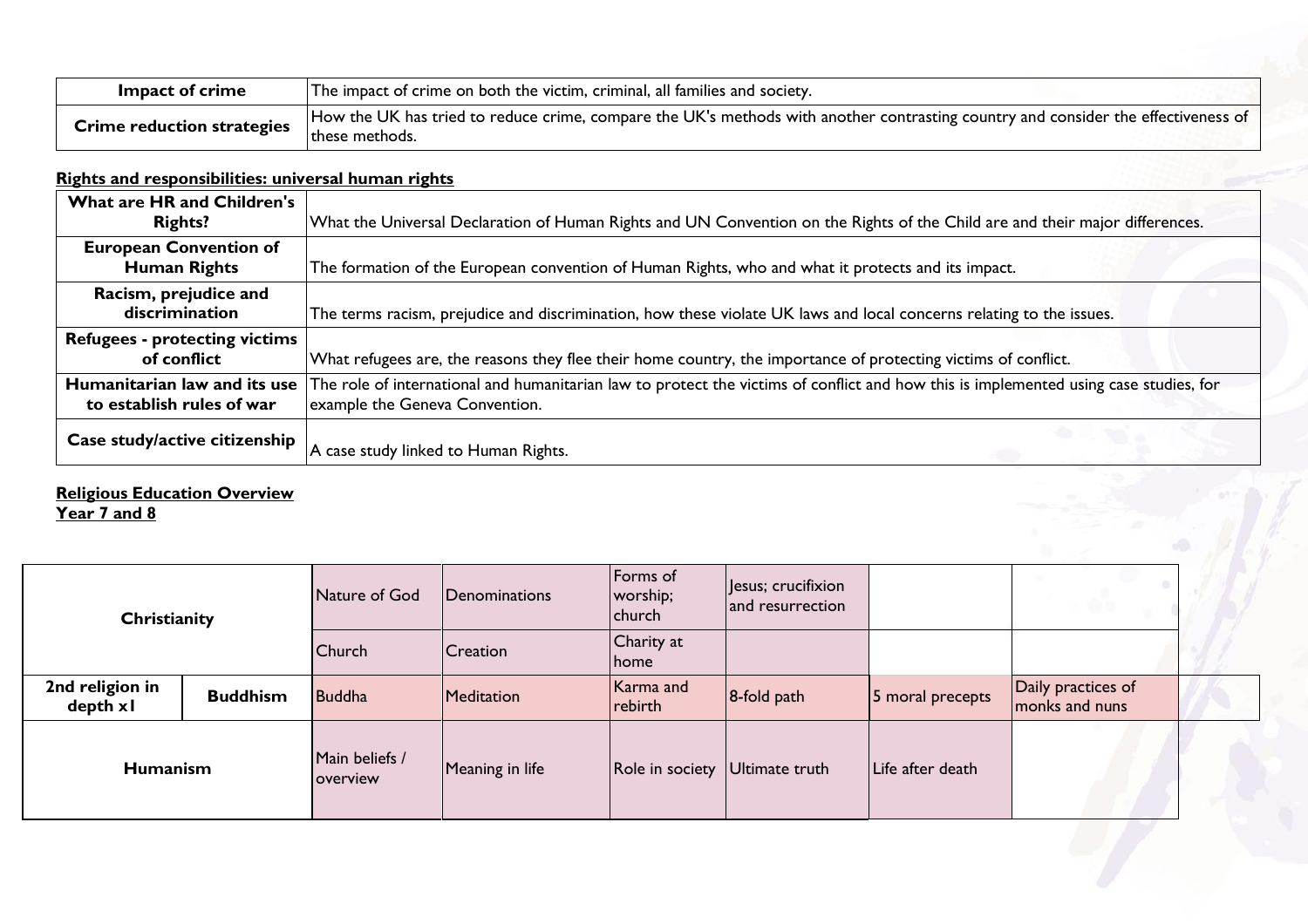| <b>P&amp;E</b>                  | Is there a God?                             | How did life begin? | Why do bad<br>things happen? | Is there life after<br>death? | How do we decide<br>what is right and<br>wrong! |         |          |
|---------------------------------|---------------------------------------------|---------------------|------------------------------|-------------------------------|-------------------------------------------------|---------|----------|
| Introduction to world religions | Religion, faith and 6 Major world<br>belief | religions           | <b>Iludaism</b>              | Islam                         | Hinduism                                        | Sikhism | Buddhism |

**Year 9 and 10**

| Christianity                                        |              | Nature of God;<br><b>Trinity</b>                | Prayer                                                                       | Forms of<br>worship; outside   Judgement<br>church |                                      | <b>Bible</b>                                               |      |
|-----------------------------------------------------|--------------|-------------------------------------------------|------------------------------------------------------------------------------|----------------------------------------------------|--------------------------------------|------------------------------------------------------------|------|
|                                                     |              | The vicar                                       | Creation; different<br>interpretations, including<br><b>Process theology</b> | Charity; world<br><b>Imission</b>                  | <b>Problem of evil</b>               | Resurrection and the<br>lafter life                        |      |
| 2nd religion in depth x l<br>- not the same as Y7&8 | <b>Islam</b> | Muhammad                                        | <b>Quran</b>                                                                 | Mosque                                             | Eid                                  | 5 pillars                                                  | Hajj |
| <b>Philosophy and Ethics</b>                        |              | What are different<br>lideas about<br>creation? | What is the evidence for<br>life after death?                                | Morality                                           | <b>Ethical issues</b><br>end of life | about the start and Environmental ethics   Business ethics |      |
| <b>Evil and suffering</b>                           |              | Types of evil                                   | The problem of evil                                                          | Is there a<br>purpose to<br>suffering?             |                                      |                                                            |      |

# **Religious Education Outcomes: Year 7 and 8**

| <b>Religious Education Outcomes: Year 7 and 8</b><br>Christianity |                                                                                                                                                                                                        |
|-------------------------------------------------------------------|--------------------------------------------------------------------------------------------------------------------------------------------------------------------------------------------------------|
| <b>Nature of God; Classical</b><br>theism                         | Christian beliefs about God including God as Creator, omniscient, omnipotent and omnibenevolent.                                                                                                       |
|                                                                   |                                                                                                                                                                                                        |
| <b>Denominations</b>                                              | There are different Christian denominations and differences between these including the Protestant split from the Catholic Church and<br>one modern day denomination for example Methodism or Baptism. |
| Forms of worship; Church                                          | Different forms of worship which take place in the church, for example prayer, icons, hymns and devotions.                                                                                             |
| Jesus; crucifixion and<br>resurrection                            | The events of the crucifixion and resurrection and the significance of these for Christians.                                                                                                           |
| <b>Church</b>                                                     | The key features of a Church and understand that these differ between denominations through considering the differences between<br>two, for example between Catholic churches and Meeting Houses.      |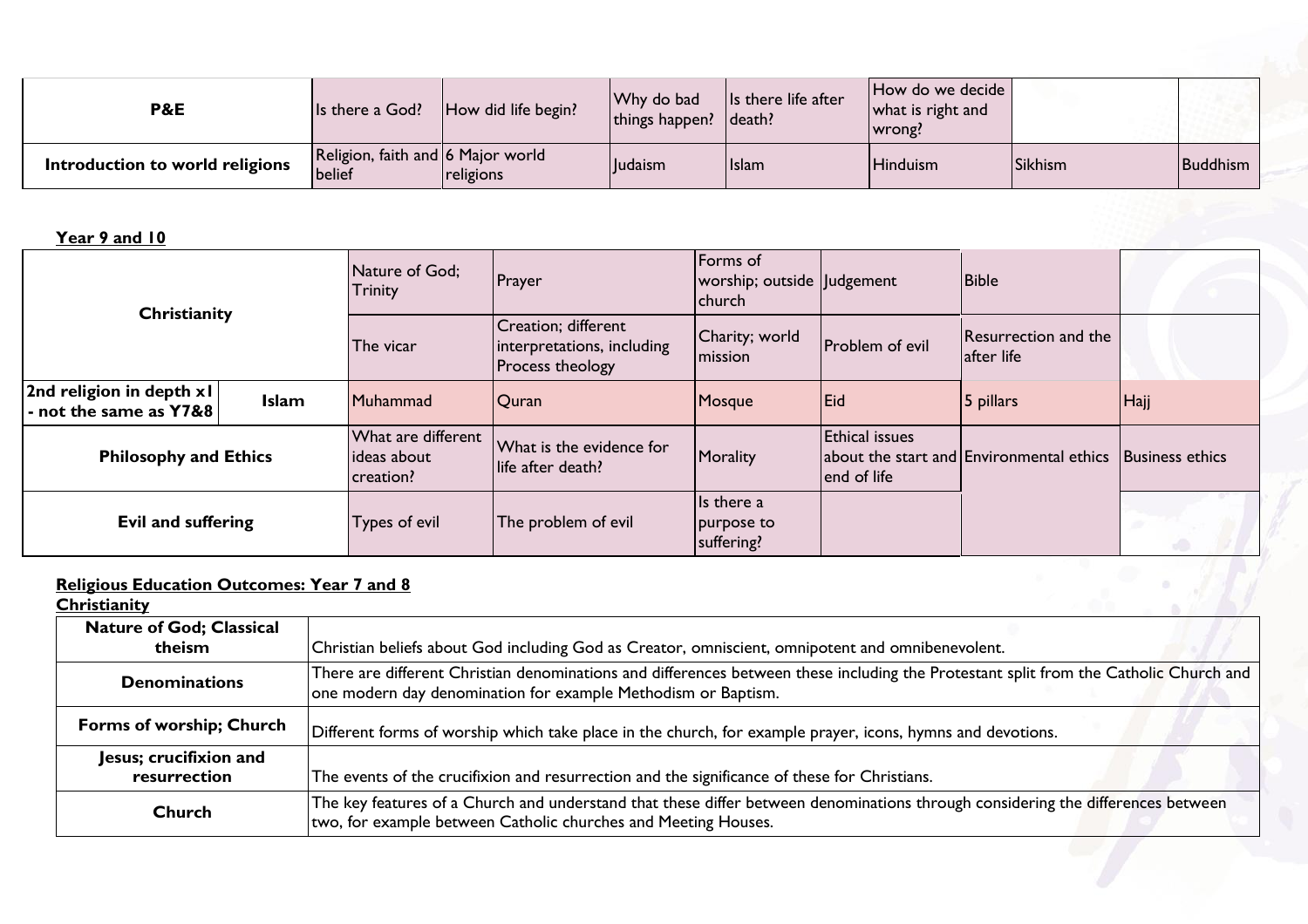| <b>Creation</b>  | The two differing accounts of creation in Genesis 1&2.                                                                                                                       |
|------------------|------------------------------------------------------------------------------------------------------------------------------------------------------------------------------|
| Charity; at home | How Christians can and do act in a charitable way in their daily life and local community, and some key teachings which support this for<br>example the Sermon on the Mount. |
| <b>Funerals</b>  | The key features of Christian funerals and the symbolism and importance of these acts.                                                                                       |

# **Philosophy and Ethics**

| Is there a God?                              | Terms of atheism, theism, agnostic, and reasons for each belief, reflect on personal beliefs about God.                                                            |
|----------------------------------------------|--------------------------------------------------------------------------------------------------------------------------------------------------------------------|
| How did life begin?                          | Different ideas about how life on earth began including Christian 7-day creation, another religious view and a scientific view.                                    |
| Why do bad things happen?                    | Why bad things, in particular natural or unexplained events take place and if there is a cause for this including no God, God not<br>intervening, luck and chance. |
| Is there life after death?                   | Personal beliefs about the afterlife, and consider common beliefs including no afterlife, heaven & hell and spiritual afterlife.                                   |
| How do we decide what is<br>right and wrong? | Different ideas about where we learn right and wrong including society, parents and as an innate sense and consider reasons people act<br>in negative ways.        |

# **Humanism**

| Charity          | Humanist beliefs about the role and importance of charity and their beliefs about giving to religious causes.                                                                   |
|------------------|---------------------------------------------------------------------------------------------------------------------------------------------------------------------------------|
| <b>Evil</b>      | Beliefs about the importance of trying to prevent rather than just understand evil and how they may try minimise this in their lives.                                           |
| <b>Marriage</b>  | Beliefs about the role and importance of marriage, typical features of a ceremony and recognition in law.                                                                       |
| <b>Funerals</b>  | Purpose and features of a Humanist funeral and the role of the celebrant.                                                                                                       |
| Life after death | The purpose of life and living as well as possible and the impact of this on everyday life along with the rejection of traditional<br>religious beliefs about life after death. |

### **Introduction to world religions**

| Religion, faith and belief  | What is faith? How is faith different to fact? What makes a religion?                                                                                                  |
|-----------------------------|------------------------------------------------------------------------------------------------------------------------------------------------------------------------|
| <b>6 Major world faiths</b> | The symbols, figures, sacred texts and key beliefs of each religion, and the similarities and differences.                                                             |
| Judaism                     | Historical roots of Judaism including who the Jews are, their key beliefs of being the chosen people, Abraham as founder, the 10<br>commandments and Kosher food laws. |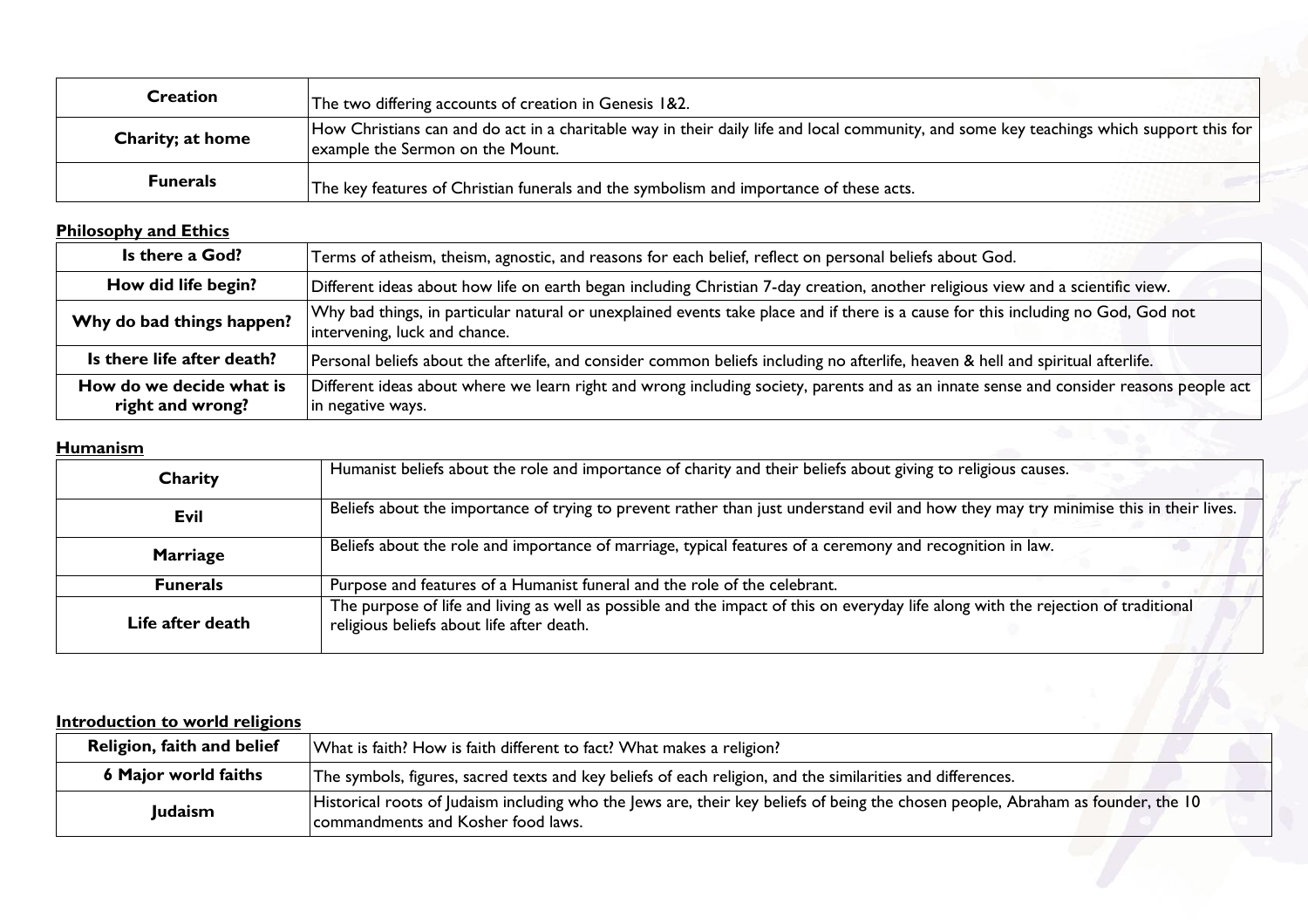| <b>Islam</b>    | The key features of Islam; Mecca, Muhammad (PBUH), Ramadan, no art work of humans.       |
|-----------------|------------------------------------------------------------------------------------------|
| <b>Hinduism</b> | How Hindus worship, key beliefs including karma, Trimurti and reincarnation.             |
| <b>Sikhism</b>  | The beginnings of Sikhism, the 10 Gurus and Sewa.                                        |
| <b>Buddhism</b> | Whether Buddhism is a religion without a God, who was the Buddha and how Buddhists live. |

# **Religious Education Outcomes: Year 9 and10**

**Christianity**

| <b>Nature of God; Trinity</b>                                                      | Christian beliefs about the 3 aspects of the God head and their relationship with each other.                                                                                                                  |
|------------------------------------------------------------------------------------|----------------------------------------------------------------------------------------------------------------------------------------------------------------------------------------------------------------|
| <b>Prayer</b>                                                                      | Christian beliefs about the importance of prayer and the benefits including physical, psychological and spiritual.                                                                                             |
| Forms of worship; outside the<br><b>Church</b>                                     | Ways Christians worship God away from Church including personal prayer and evangelism.                                                                                                                         |
| <b>Judgement</b>                                                                   | Differing ideas about the nature of Judgement day and preparation for this including justification through faith and through works.                                                                            |
| <b>Bible</b>                                                                       | The complex nature of the Bible; it's Jewish roots, transition and translation issues and differing approaches to its authority including<br>fundamental and liberal interpretation.                           |
| <b>Vicar</b>                                                                       | The role of the religious leader in different denominations including Catholic and Baptist.                                                                                                                    |
| <b>Creation; differing</b><br>interpretations including<br><b>Process Theology</b> | Belief in creation as literal (Creationism), liberal and compatibility with science (Big Bang and Evolution), Process theology and it's view<br>of creation from pre-existing matter rather than from nothing. |
| Charity; world mission                                                             | Importance of world mission, including a case study for example CAFOD.                                                                                                                                         |
| The problem of evil                                                                | Logical and evidential problem of evil, including pointless evil and justification for God and evil to co-exist.                                                                                               |
| <b>Resurrection and the afterlife</b>                                              | Differing ideas about the nature of resurrection and the afterlife including physical and spiritual.                                                                                                           |
| <b>Philosophy and Ethics</b>                                                       |                                                                                                                                                                                                                |

# **Philosophy and Ethics**

| What are different ideas<br><b>about Creation?</b> | Differing creation ideas including but not limited to a religious view, Big Bang Theory, Evolution.                                                                                     |
|----------------------------------------------------|-----------------------------------------------------------------------------------------------------------------------------------------------------------------------------------------|
| after death?                                       | What is the evidence for life Differing evidence for life after death and the credibility of this, including but not limited to NDEs, reincarnation accounts, scripture and<br>Ighosts. |